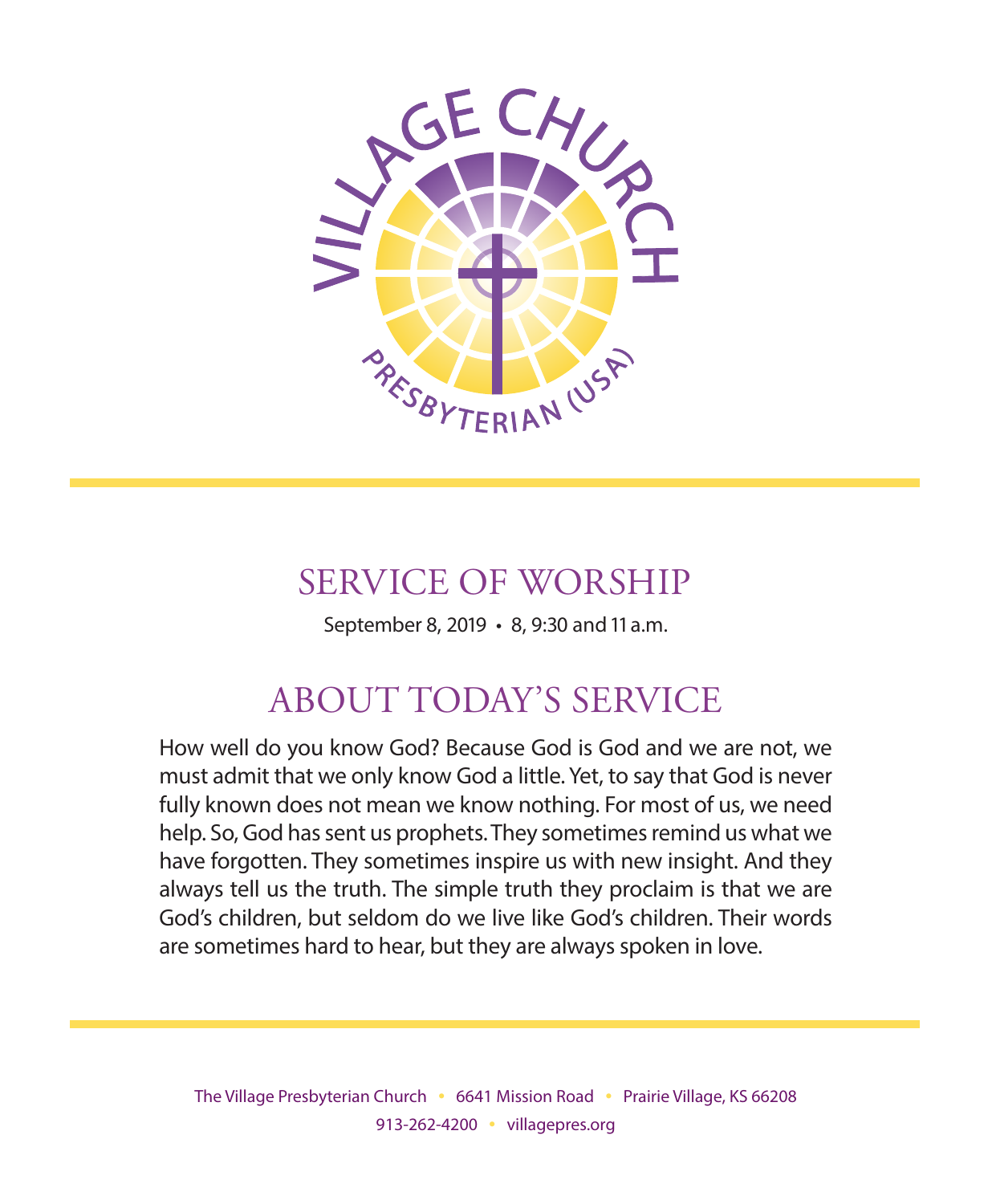# GOD'S PEOPLE GATHER

 Prelude *Sarabande* from *Partita No. 2 in D minor*  by J.S. Bach; Destiny Ann Mermagen, violin

words of Welcome **Rev. Tom Are, Jr. And Are, Jr. And Are, Jr. Are, Are, Jr. Are, Are, Jr. Are, Jr. Are, Jr.** 

You are here again, O God.

**You have chosen to meet us in these moments.**

And we are here again, O God,

**for apart from You, we are lost.**

Hymn, No. 1 (Congregation remain seated until directed to stand for v. 4)

*Holy, Holy, Holy! Lord God Almighty!* NICAEA

### **Holy, Holy, Holy! Lord God Almighty! Early in the morning our song shall rise to Thee; Holy, holy, holy, merciful and mighty! God in three persons, blessed Trinity!**

Holy, Holy, Holy! All the saints adore Thee,

casting down their golden crowns around the glassy sea;

Cherubim and seraphim falling down before Thee, Who was and is, and evermore shall be.

Holy, holy, holy! Though the darkness hide Thee,

though the eye of sinfulness Thy glory may not see;

Only Thou art holy; there is none beside Thee, perfect in pow'r, in love, and purity.

### **Holy, Holy, holy! Lord God Almighty!**

**All Thy works shall praise Thy Name, in earth, and sky, and sea; Holy, holy, holy; merciful and mighty! God in three Persons, blessed Trinity!**

Why Village Matters Presbyterian Women

Call to Worship Rev. Hallie Hottle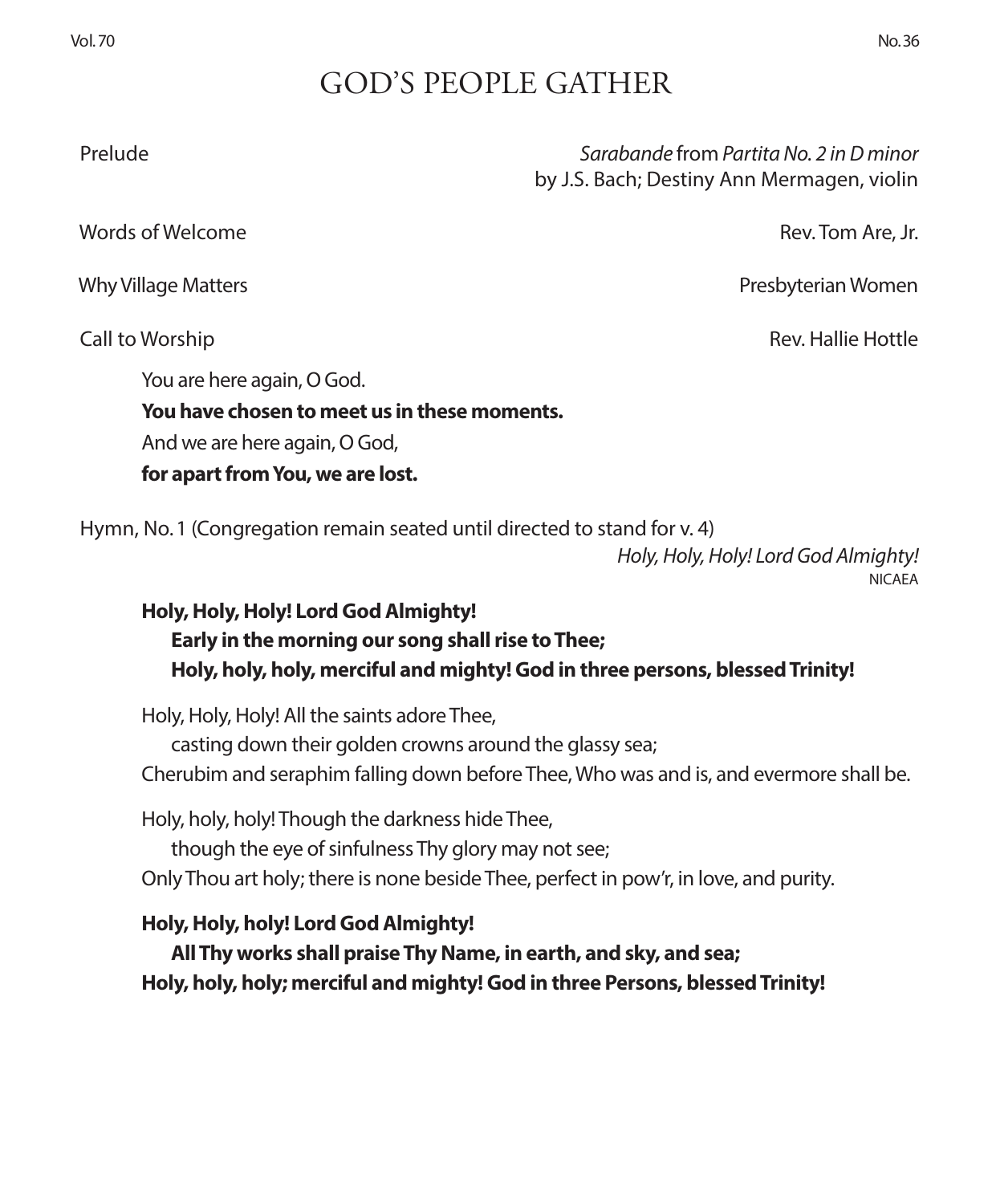### \*Prayer of Confession

**God of surprising grace,**

**We bring to You the broken parts of our lives:**

**moments of which we are not proud,**

**relationships about which we have been too casual,**

**faith which we have taken for granted.**

**We want to be whole, but we know we cannot be whole without You.**

**We bring You the truth of who we are,** 

**and trust ourselves to Your redeeming truth.** (Silent prayer)

\*Assurance of God's Grace

\*Response (from Hymn, No. 641)

### **Let every instrument be tuned for praise! Let all rejoice who have a voice to raise! And may God give us faith to sing always: Alleluia!**

\*Passing of the Peace



 Call to Prayer  $\mathcal{Y}$ 

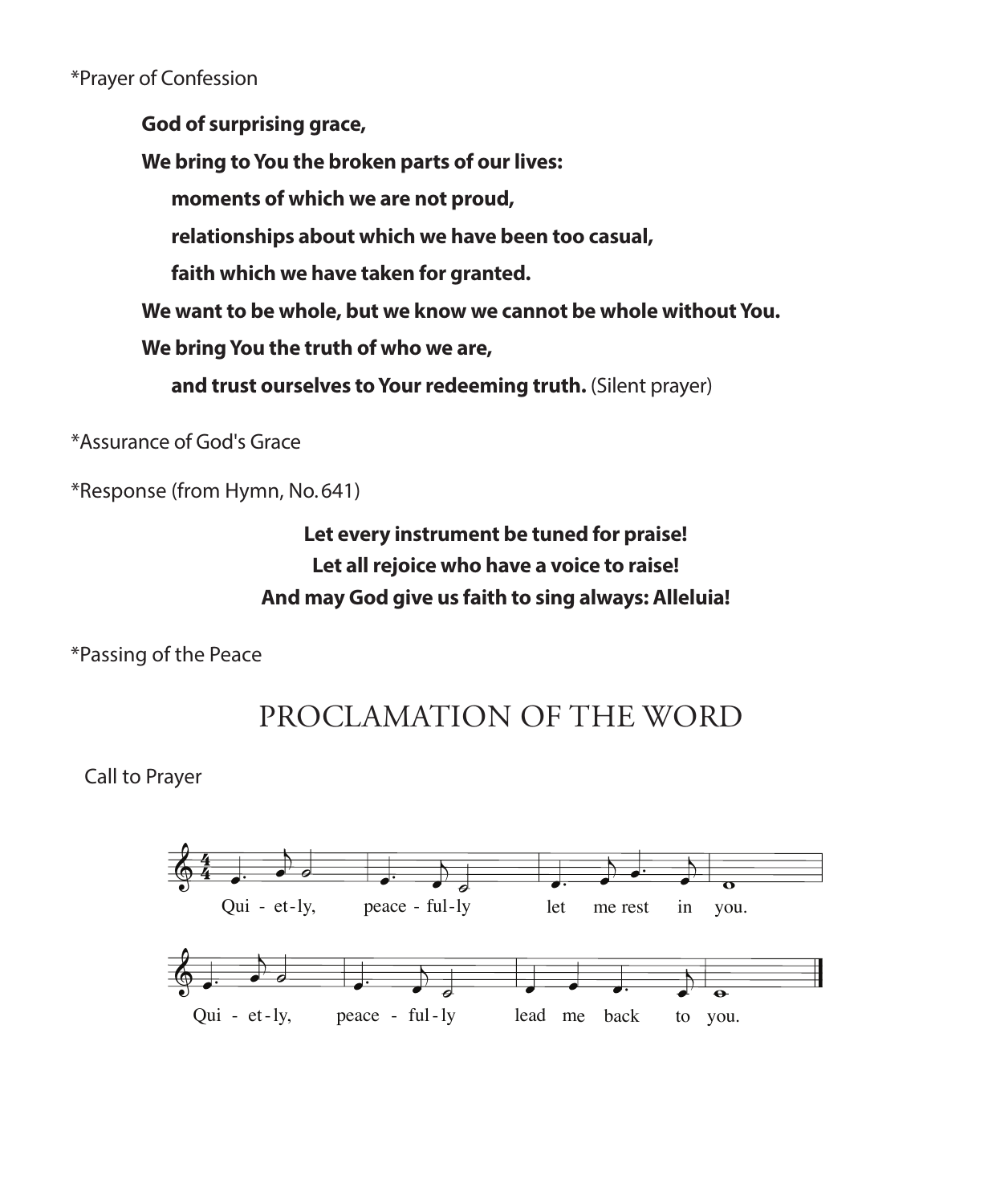Prayers of the People and the Lord's Prayer

**Our Father, who art in heaven, hallowed be thy name. Thy kingdom come, thy will be done, on earth as it is in heaven. Give us this day our daily bread; and forgive us our debts, as we forgive our debtors; and lead us not into temptation, but deliver us from evil. For thine is the kingdom and the power and the glory, forever. Amen.**

 Anthem *Allemande* from *Partita No. 2 in D minor*  by J.S. Bach; Destiny Ann Mermagen, violin Prayer for Illumination Jim Borthwick (8 a.m.); Sandy Wells (9:30 a.m.); Sharolyn Molle (11 a.m.) Scripture Reading **Jeremiah 20:7-13 (pg. 708)** 

Sermon **Fire Shut Up in My Bones Rev. Tom Are, Jr.** 2014

### RESPONSE TO THE WORD

\*Hymn, No. 451 (v. 1,3 congregation; v. 2 choir only) *Open My Eyes, That I May See*

OPEN MY EYES

 Offertory *Every Time I Feel The Spirit* by Moses Hogan; Village Choir; Anthony Perkins, Jr., solo

\*Response (from Hymn, No. 708)

**We give thee but thine own, what-e'er the gift may be; All that we have is thine alone, a trust, O Lord, from thee.**

\*Prayer of Dedication

\*Benediction

\*Benediction Response *Three Fold Amen*

\**All who are able may stand ©* A-705103 for all hymns

\*Hymn, No. 611 *Joyful, Joyful, We Adore Thee* HYMN TO JOY

\*Postlude *Toccata* from *Suite circulaire* by Carson Cooman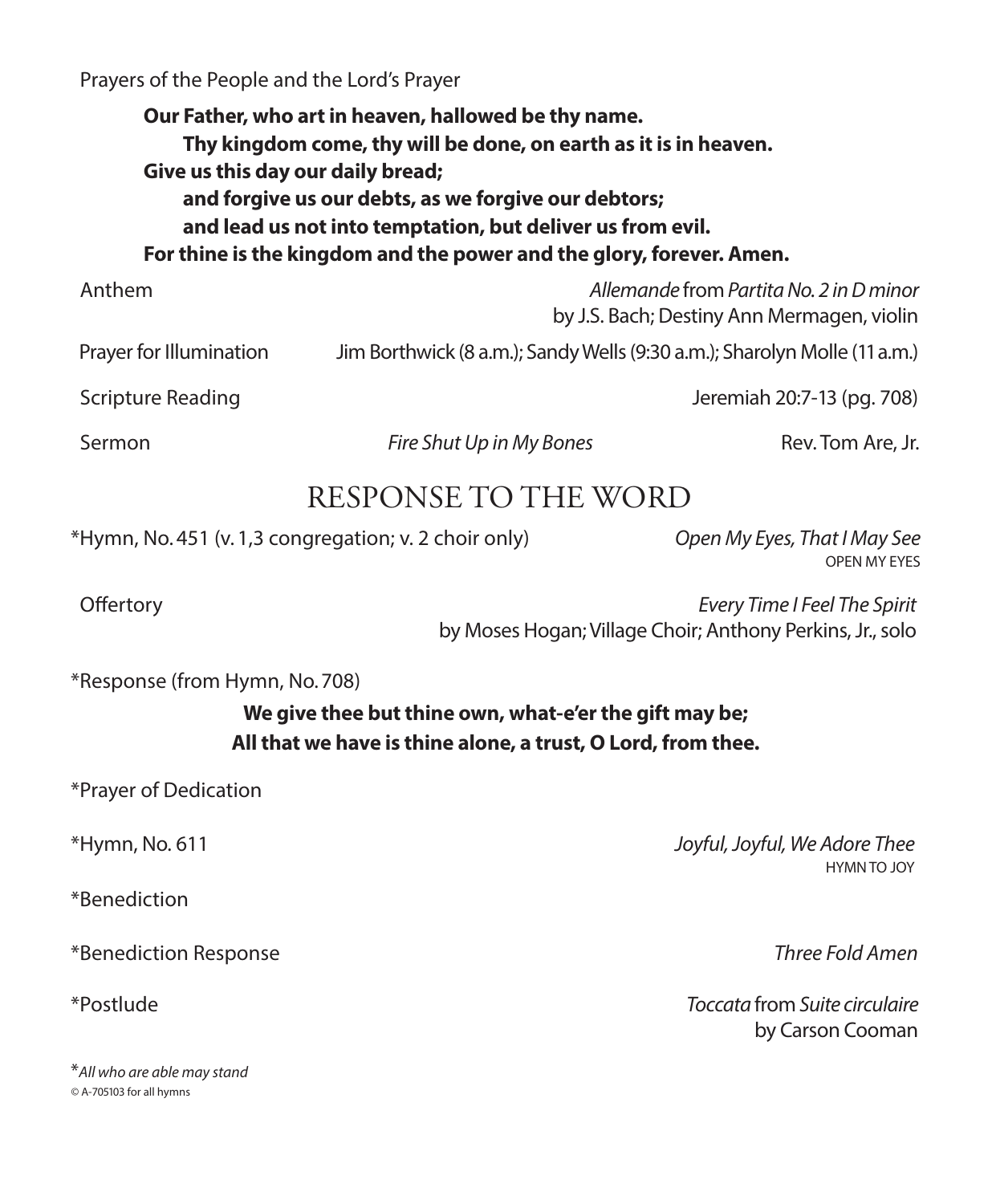# MUSIC NOTES

Pioneering musician and American violinist Destiny Ann Mermagen is the first-ever artist, alongside pianist Heather Adelsberger, to record and release the complete works of Bouquet Américain by Henri Vieuxtemps – A collection of witty and virtuosic pieces based on familiar folk melodies, written in the classical music tradition with a charming nod to American Fiddling. These works are featured on her 2018 world premiere album, Classical Cowgirl ~ Bach to Barn Burners™. Also a gifted teacher, Destiny has taught and given masterclasses for schools across the United States, and founded Village Church's own "Village Players," a chamber music program that seeks to connect youth and adult instrumentalists in a fun and enriching environment. Destiny is giving a highly anticipated free concert at 7:30 p.m. Friday, Sept. 13, in the Village on Mission Sanctuary, which will be the festive kick-off to Village's 2019-20 concert season.

Anthony Perkins Jr., was born in Los Angeles and moved to Kansas City in 2016 after obtaining a degree in vocal performance from Wichita State University. Being in Kansas City, Anthony has worked with and would like to thank Village Presbyterian Church, Matthew Shepard, Jackson Thomas, Johnathan and Christina Ray, Will Breytspraak and Tony Maglione for providing various singing opportunities and encouragement. Now that he's finding a great niche of resources in the Kansas City area for musical outlets, he's more than thrilled to have been cast with the newly founded Landlocked Opera Company. He was cast as chorus in the first production of "Trial By Jury" and now as Don Pedro in "Beatrice et Benedict," which opens Sept. 20.

Today we celebrate the return of the Village Choir to worship, as we begin our 2019-20 season. With a rich history of inspiring worship and concerts dating back to Village Church's earliest years, the ministry of the volunteer-based Village Choir is central to the spiritual and musical life of our church and community. This year's highlights will include many special services, and three concerts benefitting and highlighting the work of local non-profits. Please know, and spread the word, that all are welcome to join the Village Choir, especially tenors!

# A LOOK TOWARD NEXT SUNDAY. . .

There is a very surprising theme that shows up among the prophets: God hates church! Amos proclaims this word from God:

*I hate, I despise your festivals, and I take no delight in your solemn assemblies.*

This is a surprise. What do you suppose would have to occur in worship that would make God rather be elsewhere? Come next Sunday and we will talk about it.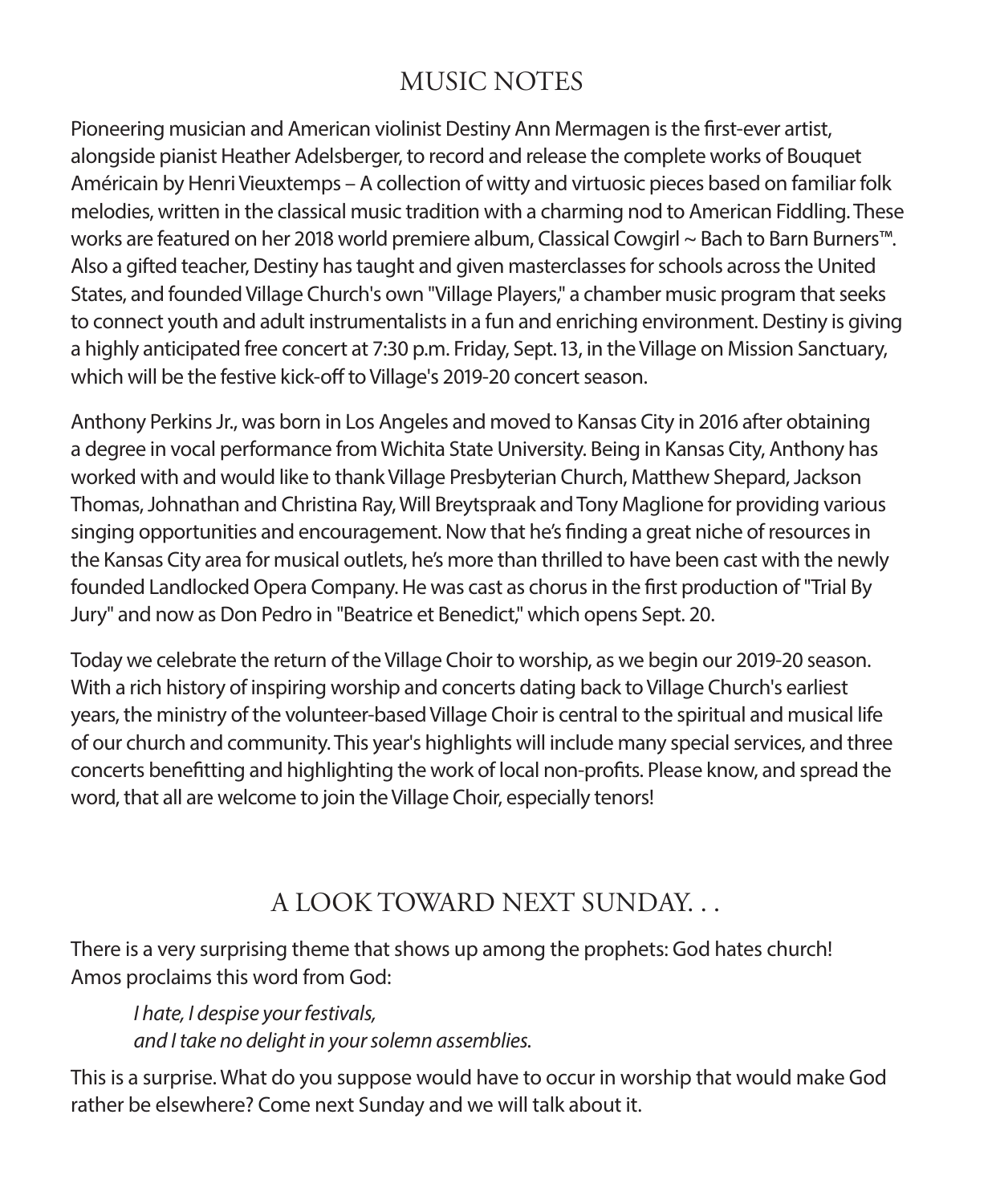### THE CHURCH'S BOOK (Week of September 9, 2019)

The following daily Bible readings were written by Rev. Hallie Hottle and are offered for your own personal devotion. You are invited to read the text, think about the reflection and questions and allow these to lead you in a time of prayer. Pray for your own journey of faith, pray for Village Church, pray for the community around you, and pray for all of creation.

### **Monday, Sept. 9 Psalm 145**

We root our week in a psalm of praise. Meditate on these words today. Allow yourself to wonder, where has God's goodness found you this past week? Offer up some praise for what has been good, and root yourself in hope for the week to come.

### **Tuesday, Sept. 10 Amos 5: 21-24**

This is the first part of our sermon text for this week. The prophet Amos has some hard words for God's people. This is always true for our prophets. They tell us what we need to hear, but rarely what we want to hear. It doesn't make them the most popular part of their communities. Amos' words are especially hard for those of us who gather regularly for worship. Is God critiquing what we do here? Well, that depends. Does what we do in worship, stay in worship? How do you live out what we practice in the Sanctuary?

### **Wednesday, Sept. 11 Isaiah 58:1-3**

This is our other sermon text for this week. It's always the case that we wonder where God is in the hard stuff. It's harder to hear God asking us the same thing. Consider how Isaiah's hard, holy words might be speaking to you this day.

### **Thursday, Sept. 12 Isaiah 58:4-8**

Isaiah is speaking to our early faith ancestors, prodding their piety for substance. Through him God asks, "Is this the fast I choose?" The question is alive in still alive in our midst. Looking at your own faith practices, are these the ones God would choose? Or are you going through some motions that have lost their faithful center? Examine your own heart this day.

### **Friday, Sept. 13 Isaiah 58:13-24**

Keeping the sabbath day holy is an early commandment. I suspect our prophet is lifting up its importance here because it was an easy commandment to break. This remains true. It's fairly easy to observe the command to not kill. But the sabbath? We're busy, and that's a hard one to break. Challenge yourself to make some space and time this weekend to remember that God has marked our time as holy. Perhaps you just might find some "joy" in the Lord.

### **Saturday, Sept. 14 Psalm 104**

We end our week with another psalm of praise. Our author offers an accounting of God's presence in the world. Do the same. How has God's presence been evidenced in your week? Offer it up as praise.

### **SIGN UP TO RECEIVE DAILY BIBLE READINGS EMAILS Subscribe now at www.villagepres.org/subscribe. Emails arrive first thing in the morning Monday through Saturday.**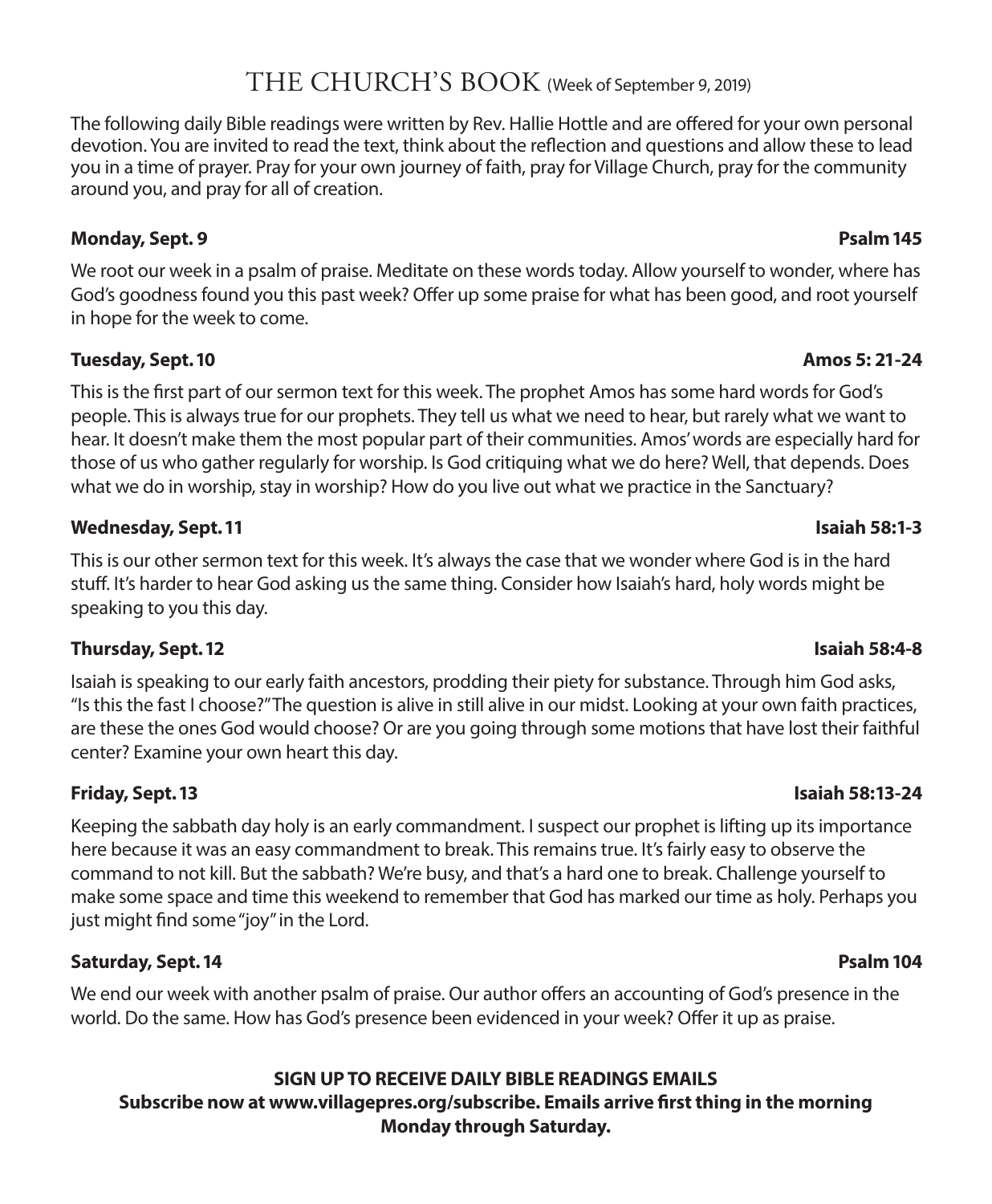

# **MUSIC SEASON KICKOFF CONCERT**

with Destiny Ann Mermagen, violin<br>and Heather Adelsberger, piano

7:30 p.m. Friday, Sept. 13

**Village on Mission Sanctuary FREE ADMISSION**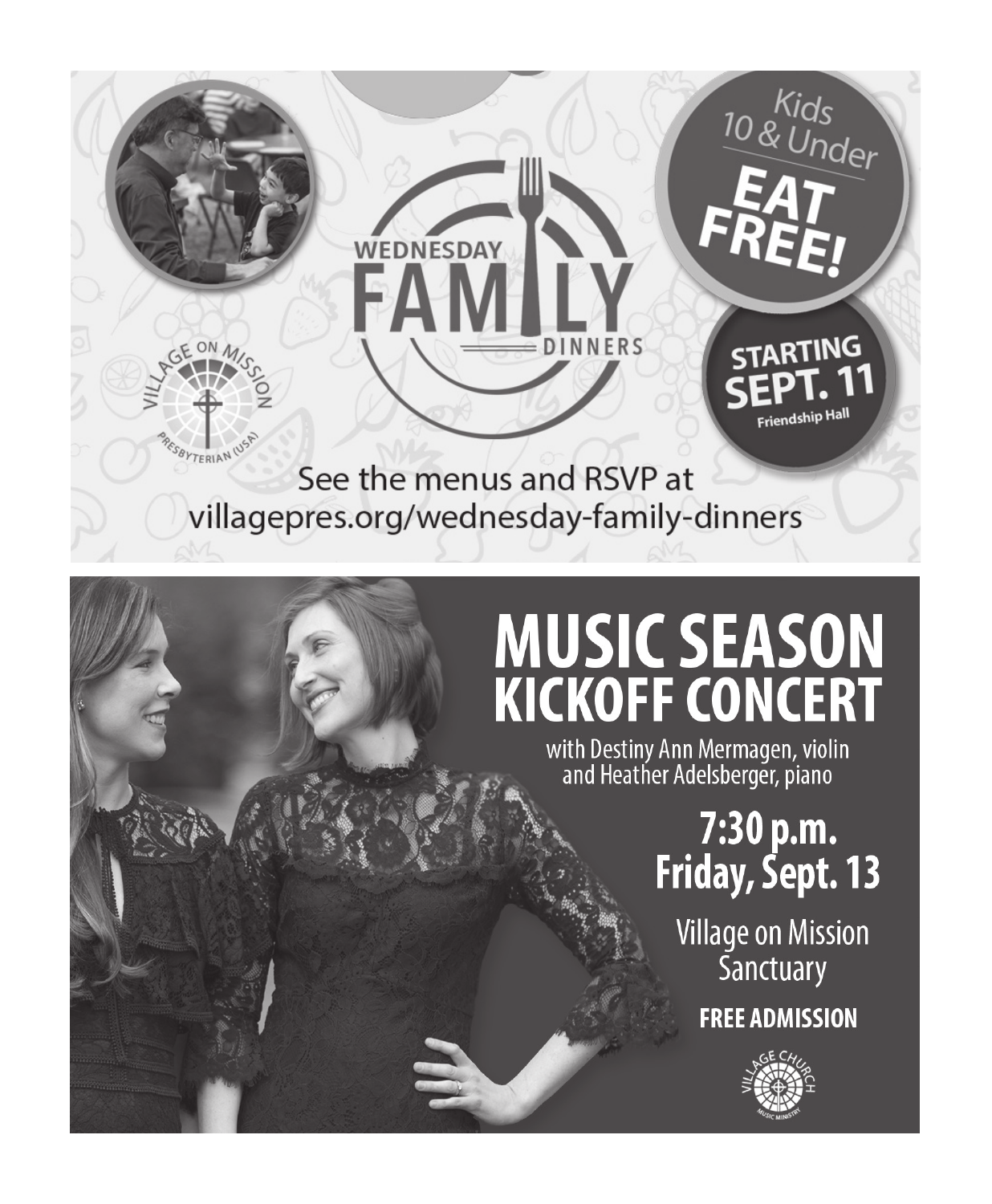# TODAY AT VILLAGE

**WELCOME TO VILLAGE CHURCH!** Please join us every week. Refreshments are available in Friendship Hall following the worship service.

**THE FOOD PANTRY** – Today is Peanut Butter Sunday, the third Food Drive of the Food Pantry. Peanut butter is a staple in the diet of the Pantry's clients - it's rich in protein and vitamin B-6, high in antioxidants and it tastes so good! All varieties of peanut butter are welcome. If your peanut butter is sitting on your kitchen table, you can bring it to church on your next visit - or cash and checks are greatly appreciated. Thank you.

**SUNDAY SCHOOL KICK OFF** – Fall kick-off is TODAY. After Sunday school, join us for ice cream sundaes on the playground. We're celebrating an end to our "Sunday Funday" summer programming with actual SUNDAES! Bring the whole family…because ice cream for breakfast (once a year) is a really good idea.

**SCRIPTURE READERS WELCOME** – Interested in reading scripture during worship on occasion? There is room to add more readers into the rotation at all services. Contact Matthew Shepard to get signed up at matthew@villagepres.org.

**DISCOVER VILLAGE KIOSKS** – Located at the North Welcome Center entrance and in Friendship Hall, Discover Village is a place where people can share conversation, ask questions of our hosts and enjoy a cookie. Whether you are newer to Village or a long-time member and have an interest in serving, connecting, or growing, come to the Discover Village kiosk.

**NEW TO US?** Village Presbyterian Church is a family of faith actively shaped by the life of Christ to love one another, providing leadership for the transformation of our communities and serving the world. We are a Presbyterian (USA) family of faith that is inclusive, generous and welcoming of all people. Village is one church worshiping at two campuses: Village on Mission (6641 Mission Road in Prairie Village) and Village on Antioch (14895 Antioch Road in Overland Park). If you would like a tour of Village on Mission, contact Cindy Wilcox at cindy.wilcox@villagepres.org or 913-671-2331.

**JOINING VILLAGE CHURCH** – Village welcomes new members every other month at a special Sunday luncheon. Join us Sept. 29 and Dec. 8. Contact cindy.wilcox@villagepres.org for information.

**WORSHIP BAGS** are available for children to enjoy during worship. Please return the bags to the baskets located in the Narthex at the end of the worship service.

# ADULT EDUCATIONAL MINISTRY

**FOR YOUR LISTENING PLEASURE** – Sermons of our founding pastor, Dr. Robert Meneilly, can be heard on the Village Church Sound Cloud. It can be found at: https://soundcloud.com/villagepres\_heritage.

**ELECTRIC CAR EXPO** – 4-7:30 p.m. Wednesday, Sept. 18, Village on Mission south parking lot. Local electric car enthusiasts will display their all-electric and plug-in hybrid/electric vehicles and answer questions. The expo is free. Bring friends. Questions? Contact Al Pugsley at apphs58@yahoo.com.

### **VILLAGE U UPCOMING CLASSES:**

**BELIEVING AND BELONGING** (Part One for New Members: Meet New Friends, Building Tour, Spirit Gifts and Spiritual Practices) 6:30-8 p.m. Tuesday, Sept. 24, in Room 232 at Village Church on Mission. Learn about the story of Village Church, the way around the building and meet others on this journey. RSVP by registering online. RSVP for free child care (seven days advanced notice required) to Marjean at marjean.lindquist@villagepres.org or 913-671-2322.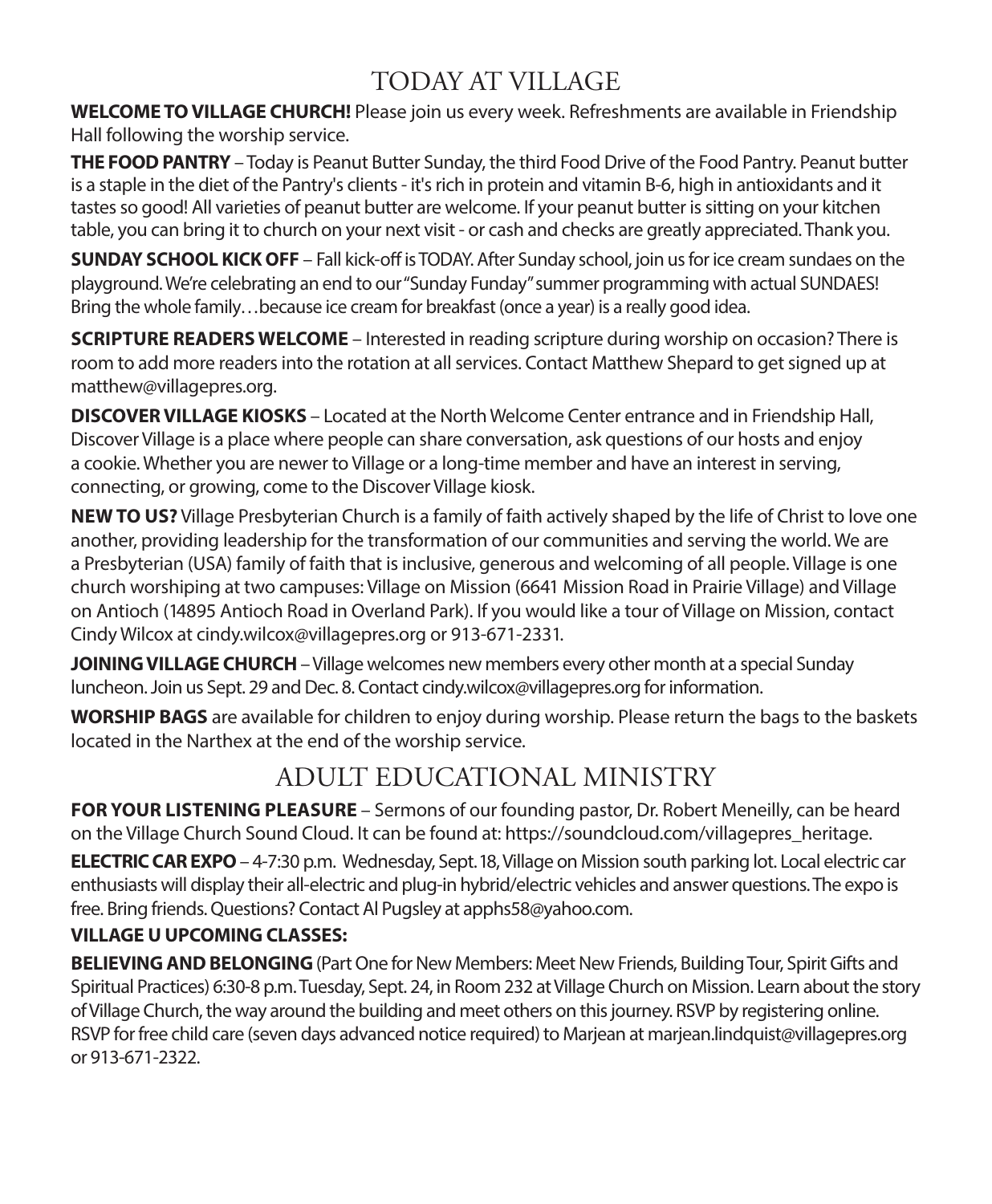**CHURCH: WHAT IT IS AND IS NOT: HOW IT GOT HERE AND WHAT'S NEXT** – 6:30-8 p.m. Wednesdays, Sept. 25 & Oct. 2, in Room 126. This two-session class led by Rev. Dr. John P. Borden will trace the formation and development of the church through time, relating the journey to scripture, as well as looking at what is next as we seek to understand, worship and serve God.

**DOCUMENTS, SPREADSHEETS AND PRESENTATIONS** –1-2:30 p.m. and 6:30-8 p.m. Tuesday, Sept. 24, in Room 316. In today's world, delivering presentations isn't limited to our professional life. Through volunteer work, we may be called upon to present information to others. This class explores using a combination of document creation, spreadsheets and presentation software to easily create powerful presentations. Registration is necessary. Child care is not available.

**YARNWORKS CIRCLE** – 9:30-11:30 a.m. Wednesdays, Sept. 25-Dec. 11, in Room 206. Join us for Yarnworks and learn about basic stitches that will enable you to make hats, blankets and more for yourself or loved ones. Join this group for friendship and fun that grow from crafting and creating together. Class will not meet Nov. 27.

**FINDING THE RIGHT CARE FOR YOUR LOVED ONE** – 6:30-7:30 p.m. Tuesday, Sept. 24, in Rooms 126 & 127. Learn how to care for medical needs beyond what routinely can be managed at home or in another living situation, it can be a daunting task to find and evaluate the available choices. Child care is not available.

**ADULT SUNDAY MORNING CLASSES** begin today. Please note that Growing Together will resume on Oct. 13. **Adult Sunday Morning Classes meet from 9:30 a.m.-10:30 a.m.**

**THE FAITH JOURNEY AND VILLAGE FORUM** – Today and Sept. 15, we will be expanding the discussion begun last spring by Rev. Tom Are and Rev. Dr. Rodger Nishioka, based on the book, "White Fragility: Why It's So Hard for White People to Talk About Racism," by Robin J. DiAngelo and Michael Dyson. Facilitated by Gus Breytspraak and Kathy Ray in Rooms 126 & 127.

**FOUNDATIONS OF FAITH** – Led by Rev. Dwight Tawney, the focus of this class will be "From Lucy to Sargon the Great." Genesis 10 presents the lineage of the sons of Noah after the flood as progenitors of all known human culture. Through October, this class will trace the story of our human family's evolution in Africa, through its settling in the fertile crescent, its adoption of religious expression and its development of urban society. Facilitated by Diann Markley in Room 15.

**GROWING TOGETHER** – You are invited to join us in New Testament Bible study. We look for stories in the Bible and make connections using the What? So What? Now What? Framework. We are growing together in faith by applying these stories in our lives today. You will find an intimate group who uses video and discussion to make the Bible come alive. Facilitated by Lawrence Andre in Room 124. Growing Together will resume on Oct. 13.

# CHILDREN AND FAMILY MINISTRY

**ALL SERVICES–CHILD CARE** – Infants to 4-year-olds are welcome in Rooms 114, 111 and/or 107.

**SUNDAY SCHOOL** 9:25-10:30 a.m. – **2 to 4-year-olds/Pre-K**—Preschool Sunday School meets on the first floor. Registration and age specific room assignments are posted outside Room 107. **K-6th grade**—Kids' Kingdom Sunday school meets on the third floor. Registration and grade specific room assignments are posted outside Room 307. Room information is also posted outside Room 207.

**NEW THIS YEAR, WE ARE DOING ONLINE REGISTRATION FOR SUNDAY SCHOOL** – Visit our link to register your child – https://vpcpvks.brushfire.com/childrens/457086

**MORNING STARS** – Kick-Off for Morning Stars is on Sunday, Sept. 15. Come visit us for more information at the Sunday school Kick-Off Event on the south lawn today!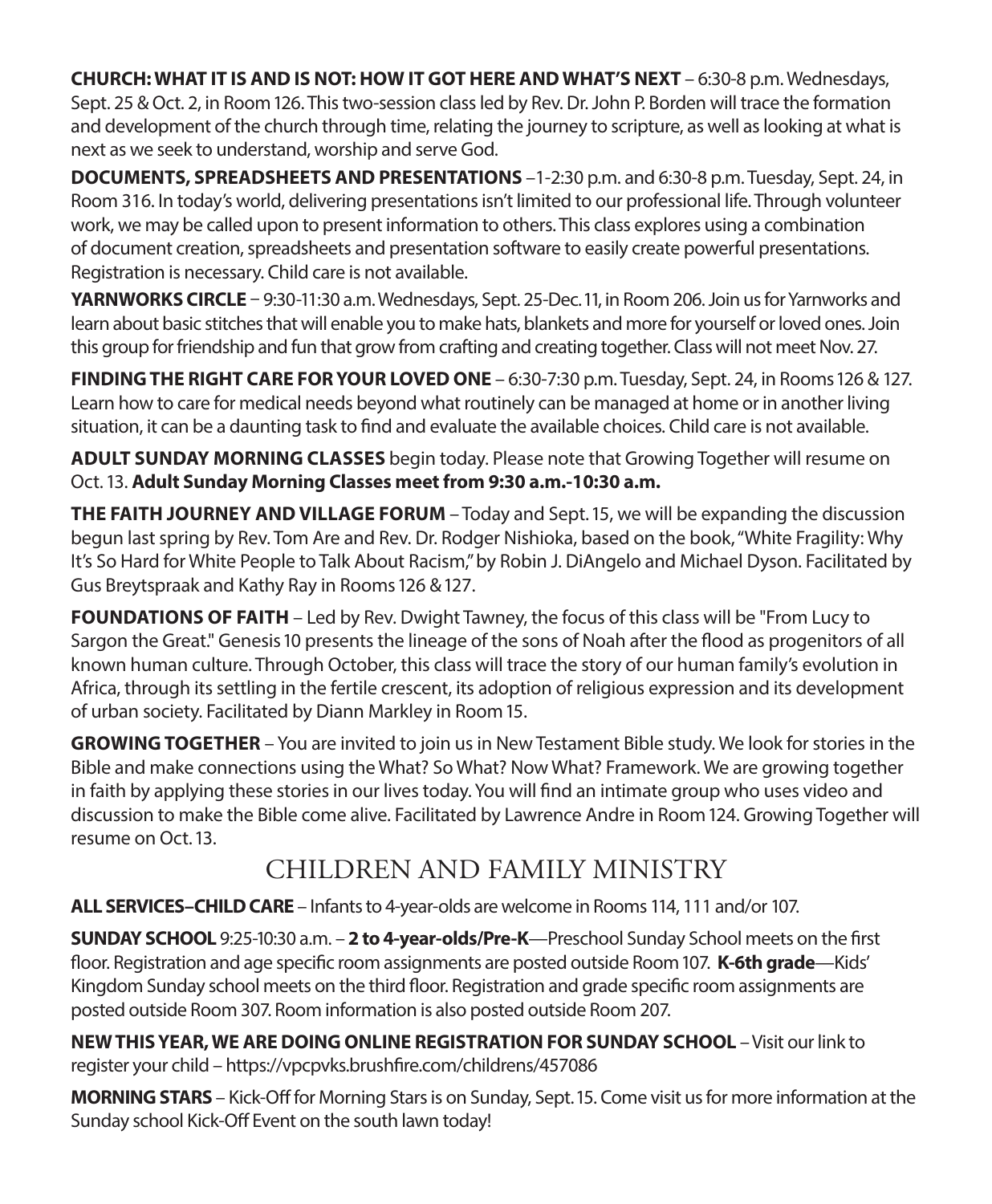**BAPTISMS and NEW BABIES** –The last baptism of the year is scheduled for Nov. 10. An education class is offered for all members who are planning to baptize their children at Village. Share news of your new baby so we can welcome your new arrival with a gift. Call 913-671-2350 or email kate.ruecker@villagepres.org.

# CONNECTIONAL MINISTRIES

**WEDNESDAY FAMILY DINNERS** begin Sept. 11. People of all ages can gather before class, choir practice, or just take a night off from cooking. Chef Emily prepares a hot buffet, salad bar & dessert (\$7) or salad bar & dessert (\$6). Children ages 10 and under are free! Now with a children's play area. Credit cards accepted. The menu for Sept. 11 is beef brisket burnt ends, BBQ pulled chicken, baked beans and cheesy corn. Reservations required by noon tomorrow, Sept. 9. Contact Liz: 913-671-2359, or email liz.middleton@villagepres.org, or go online villagepres.org.

**VILLAGE CONNECT (SMALL GROUP MINISTRY)** – Trained leaders are provided, along with a video study developed by Rev. Tom Are. Open to the congregation and community, the groups include couples, women and mixed (men & women). Each group decides frequency, location, time for meetings. If you would like to participate, contact Cindy Wilcox at 913-671-2331 or cindy.wilcox@villagepres.org.

# MISSION

**OPERATION BREAKTHROUGH READING PROGRAM** – Read to an Operation Breakthrough preschooler on Wednesday mornings at Village on Mission from 9:30-11 a.m. Wednesdays, Sept. 18-Oct. 23. Contact Cindy Whitham ciwhitham@aol.com (913-262-3062) for more info. Child care? Call Pam at 913-671-2352 to make a reservation by the Wednesday prior to the day you plan to volunteer.

**BACKSNACK SIGNUP IS COMING** – For the past 10 years, Village Church has participated in the BackSnack program, which provides food items to low-income children for the weekends. During the school year, Village volunteers pack and deliver food weekly to 80 children at Overland Park Elementary and Nieman Elementary. If you are interested in helping, call Nancy Gatewood at 913-638-1922 or nngatewood@gmail.com.

**VILLAGE CHURCH COOKS A MEAL AT CROSS-LINES** - Friday, Sept. 13, Village will cook and serve a meal at the Cross-Lines kitchen in Kansas City, Kansas. We need volunteers from 9:30-11 a.m. for prep and from 11:15 a.m.-1:30 p.m. to serve and clean up. Cookie donations can be dropped off at the church reception desk from 8 a.m.-4 p.m. on Thursday, Sept. 12. Sign up at bit.ly/cross-lines-sign-up-2.

# MUSIC MINISTRY

**SECOND THURSDAY RECITAL NEW SEASON BEGINS SEPT. 12** - You won't want to miss the season kickoff of our Second Thursday Recital Series, featuring one of Kansas City's favorite singers, Sarah Tannehill Anderson, with pianist Jessica Koebbe. They'll perform a recital of Debussy and Fauré arias that will melt your heart. The 12:15 p.m. concert in the Village on Mission Chapel is only 30 minutes long, leaving you time for the Meet-the-Artists reception afterward. Admission is free.

**MUSIC SEASON KICKOFF CONCERT** – Join us at 7:30 p.m. Friday, Sept. 13, in the Village on Mission Sanctuary for our Music Season Kickoff Concert and reception. Admission is free.

# PASTORAL CARE AND COUNSELING

**TAIZÉ IS THIS TUESDAY** – Take a moment for yourself and come to the Taizé worship service at 6:30 p.m. this Tuesday, Sept. 10, in the Village on Mission Chapel. Relax, enjoy music and partake in communion.

**MARK YOUR CALENDARS FOR CLASSIC CITIZENS CELEBRATION** – Join us from 1:30-3 p.m. on Thursday, Sept. 26, in Friendship Hall for our annual Classic Citizens Celebration. Rev. Tom Are will speak and answer your questions. Enjoy good food, entertainment and fun with your friends. Rides are provided on request. Contact Linda Alley if you can join us at 913-671-2327 or linda.alley@villagepres.org.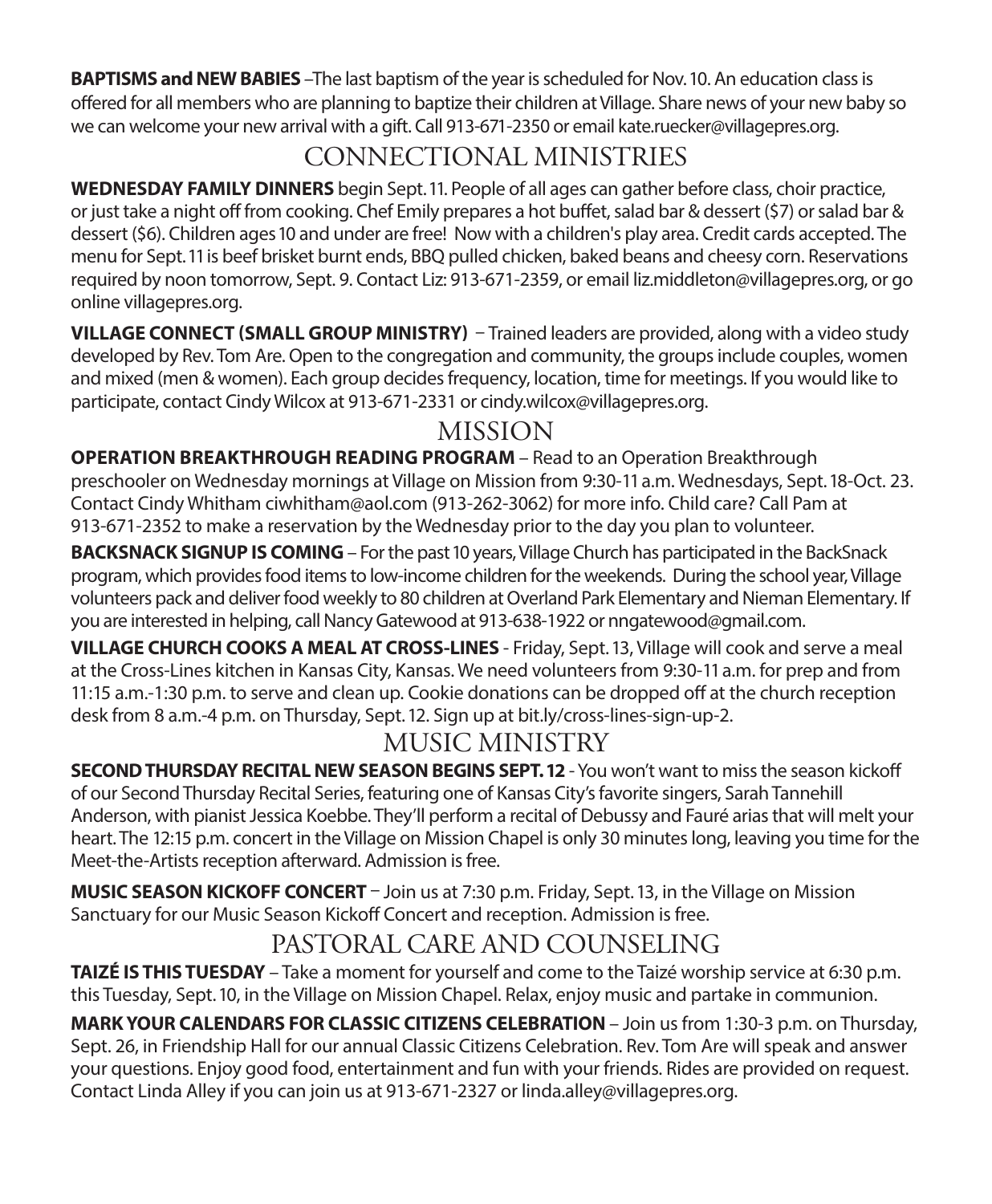# PRESBYTERIAN WOMEN

**WOW LUNCH AT YA YA'S** – Women of Wisdom (WOW) warmly welcomes all ladies to a noon lunch on Tuesday, Sept. 17, at Ya Ya's Euro Bistro in Corbin Park, at 135th and Metcalf. RSVP by Monday, Sept. 16, to Marvie Sneegas, sneegi@kc.rr.com or 913-209-9608.

**FALL GET-TOGETHER –** 6:30-8 p.m. Thursday, Sept. 19. Join Amazing Graces at the home of Patty Zender (6529 High Drive, Mission Hills) for a soirée and guest speaker Rev. Sally Wright. Reservations taken after services today and Sept. 15. For another payment option and for more information, contact Martha Tatman at matatman@hotmail.com. Payments must be received by Monday, Sept. 16.

# YOUNG ADULT MINISTRY

Young Adult Ministry is for all people in their 20's and 30's.

**THEOLOGY THURSDAY** – We resume at 7 p.m. Sept. 12 for our fall series, "Confession in a Chaotic Age." On any given day, we can find ourselves thinking...what new dumpster fire is this? We are living in chaotic days. And it's in days like these when we can start to wonder, what is real? What is good? Where is the hope? We're not the first to wonder here. This fall we'll dive into our historic confessions, and together find some new solid ground to stand on. More info and locations at VillagePresYA.org/thursdays

# YOUTH MINISTRY

**JOIN US FOR ANY OF OUR WEEKLY ACTIVITIES STARTING TODAY** – All are welcome regardless of previous Village attendance and no sign-up is required. Check villagepresyouth.org for more details. **SUNDAY MORNINGS** – 9:30 a.m. Youth Loft (Room 333) for middle school, Upper Room (319) for high school.

**SNL (high school youth group)** – 6:30-8:30 p.m. Sundays, in the Youth Loft (Room 333).

**LOFTERNOONS (middle school after school program)** – 4-5:30 p.m. Tuesdays, Youth Loft (Room 333).

**GPS (middle school youth group)** – 6:30-8 p.m. Wednesdays, in the Youth Loft (Room 333).

**EARLY TABLE (morning devotional for high schoolers with food)** – 7:30-8:15 a.m. Thursdays, in the Youth Loft (Room 333), with rides to school available.

**TRIPS REGISTRATION OPENS TODAY** – You can now register for the high school ski trip (Jan. 18-22), middle school ski trip (Feb. 15-19), and Spring break Dominican Trip (March 14-21). Ski Trip forms are only available at youth programs for the first two weeks before online registration begins, Dominican trip is online only. Visit villagepresyouth.org/forms for more information.

**HIGH SCHOOL RETREAT SEPT. 21-22** – Join us as we take time away from our normal routine for a fun off-site overnight! Visit villagepresyouth.org/forms for more information.

### **Congregational Meeting for Sunday, Sept. 15**

The Session has called a Congregational Meeting for Sunday, Sept. 15. This meeting will take place at both campuses immediately following the 11 a.m. worship service at the Village on Mission Sanctuary, the 9:30 a.m. service at Village on Antioch and after The Gathering at 5 p.m. at Village on Mission. The purpose of the meeting is to elect new church officers for the positions of elder, elder/trustee and deacon. At-large members of the Nominating Committee will also be elected. Ordination of new church officers will take place in early January 2020.